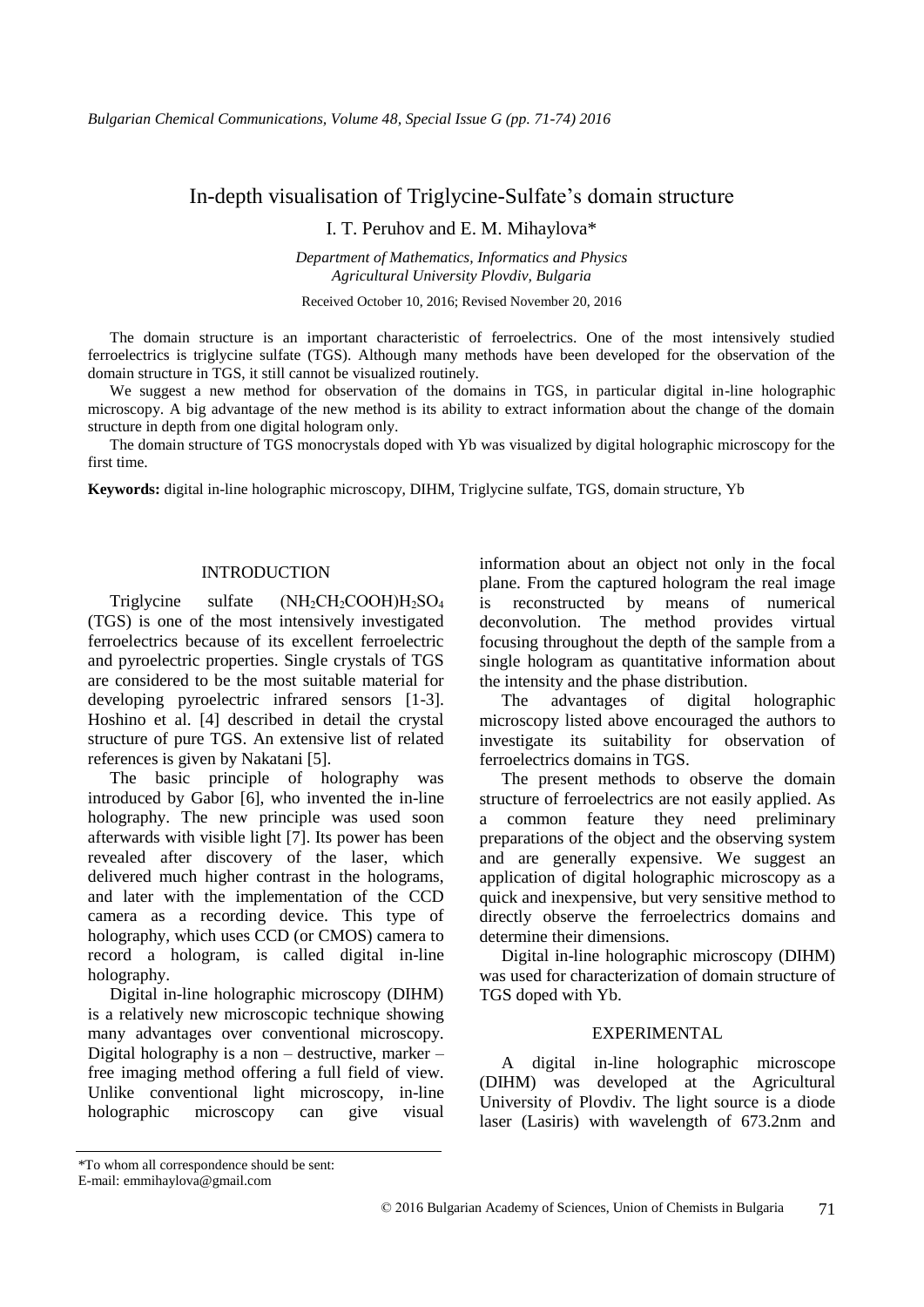

**Fig. 1.** Optical set-up of the digital in-line holographic microscope

output of 6.98 mW. The intensity of the illumination, focused onto pinhole is controlled via a polarizer (Fig. 1).

The spherical wave emerging from the pinhole illuminates the object. The perturbed by the object and the unperturbed wave interfere and are recorded as a hologram on a CCD sensor and stored in a computer. The intensity and the phase of the object are reconstructed by numerical computer calculations using the back light propagation method of HoloRec3D: A free Matlab toolbox for digital holography [8].

TGS single crystals, doped with Yb, were grown by the dynamical method in the ferroelectric phase [9]. All samples used in these experiments were grown from aqueous solution. The dopant salt was in the form of sulfate. The concentration of  $Yb_2(SO_4)$ <sub>3</sub> in the solution was 1 % and 4 % for the different monocrystals. The crystals of TGS show a clear cleavage plane perpendicular to its ferroelectric axis.

The samples for the present investigations were plates, cleaved perpendicular to the polar axis [010] from clear regions far from the seeding area. The principal optical axis X coincides with the polar crystal axis. According to the notation of Damen et al. [10] our experiments were performed in the x(yy) geometry.

#### RESULTS AND DISCUSSIONS

We report four examples of application of the DIHM for TGS's domain structure investigation. The four holograms and their amplitude reconstructions are given in Figs.  $2 - 5$ . Figs.  $2 - 3$ show results for two different samples of TGS monocrystal, doped with 1% Yb in the solution of growth, while Figs.  $4 - 5$  show results for two samples of TGS monocrystal, doped with 4% Yb in the solution of growth.



**Fig. 2.** A – a digital hologram of TGS monocrystal, doped with  $1\%$  Yb in the solution of growth; B – reconstruction of the intensity of hologram 2A on the surface of the sample, C - reconstruction of the intensity of the hologram 2A at 1 µm depth inside the TGS sample and D - reconstruction of the intensity of the hologram 2A at 2  $\mu$ m depth inside the TGS sample.



**Fig. 3.** A – a digital hologram of TGS monocrystal, doped with  $1\%$  Yb in the solution of growth; B – reconstruction of the intensity of hologram 3A on the surface of the sample, C - reconstruction of the intensity of the hologram 3A at 1 µm depth inside the TGS sample and D - reconstruction of the intensity of the hologram 3A at 2 µm depth inside the TGS sample.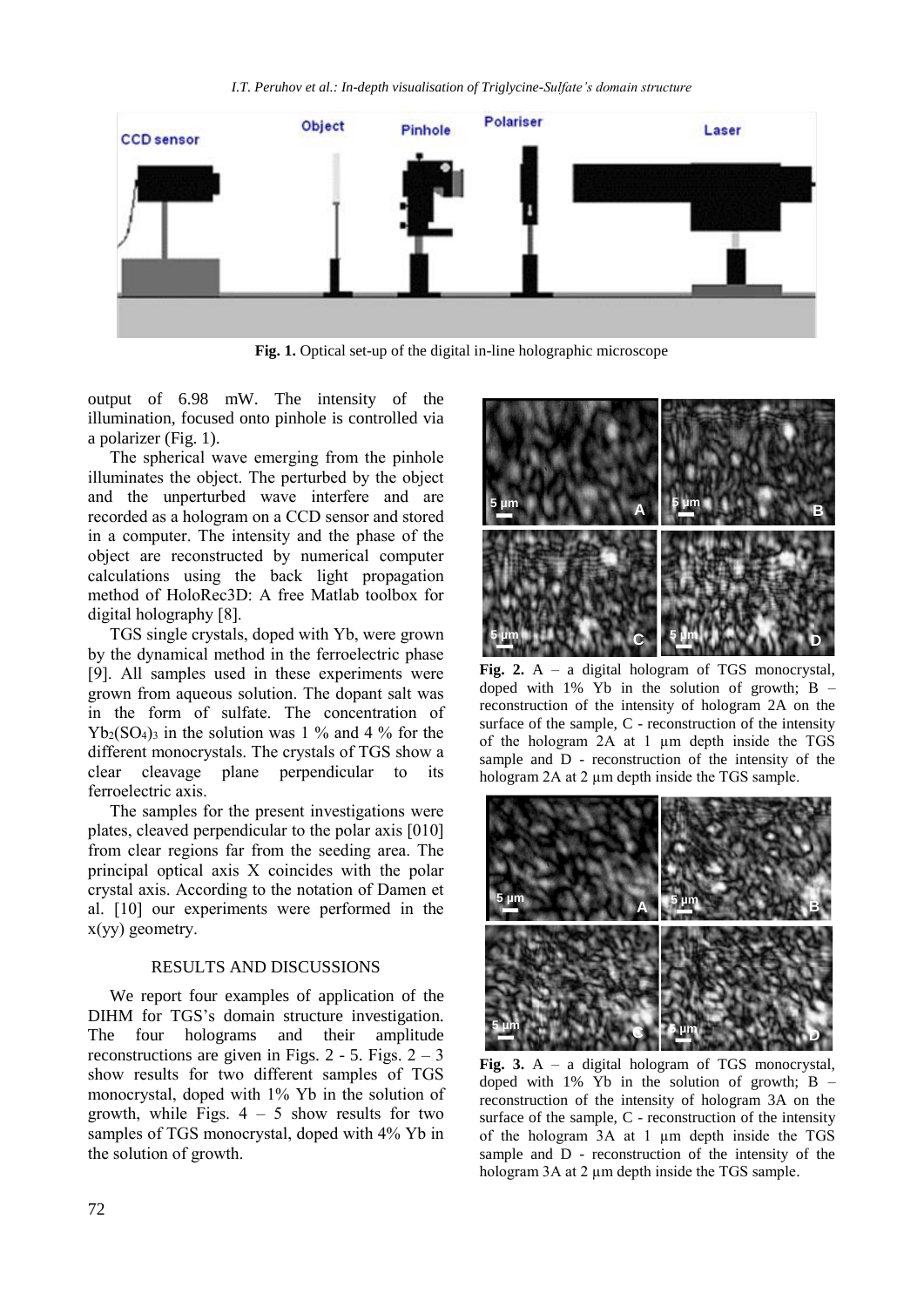It is important to note that using samples in the form of plates with thickness of 1 mm, cleaved perpendicular to the polar axis [010] of the monocrystal, we should observe the cross-sections of the domains in the TGS material. It is known that the domains in TGS are parallel to its ferroelectric axis [11].



Fig. 4. A – a digital hologram of TGS monocrystal, doped with 4% Yb in the solution of growth;  $B$ reconstruction of the intensity of hologram 4A on the surface of the sample, C - reconstruction of the intensity of the hologram 4A at 1 µm depth inside the TGS sample and D - reconstruction of the intensity of the hologram 4A at 2 µm depth inside the TGS sample.



**Fig. 5.** A – a digital hologram of TGS monocrystal, doped with 4% Yb in the solution of growth;  $B$ reconstruction of the intensity of hologram 5A on the surface of the sample, C - reconstruction of the intensity of the hologram 5A at 1 µm depth inside the TGS sample and D - reconstruction of the intensity of the hologram 5A at 2 µm depth inside the TGS sample.

Figs.  $2 - 5$  show that the diameters of the single domains (cross sections) in TGS monocrystals doped with Yb vary between  $2 \mu m$  and  $4 \mu m$  for the thickness of the cross section and between 3 µm

and 7 µm for the length of the cross section. It was established that the domains became thinner and longer with increasing the concentration of the dopant.

# **CONCLUSIONS**

The domain structure of TGS doped with Yb was visualised by digital in-line holographic microscopy for the first time. The DIHM was employed without any preliminary preparation of the triglycine sulfate samples. It was established that the diameters of the single domains (cross sections) in TGS monocrystals doped with Yb vary between 2  $\mu$ m and 4  $\mu$ m for the thickness of the cross section and between 3 µm and 7 µm for the length of the cross section. It was established that the size of the domains changes with increasing the concentration of the dopant – they became thinner and longer.

The DIHM was successfully used for observation of the TGS domains in depth. The digital virtual focusing inside the TGS crystals doped with Yb show the same dimensions for the ferroelectric domains as observed on the top surface of the samples.

We conclude that DIHM is a promising novel technique for domain visualisation and can be easily used for structural studies in all transparent ferroelectrics.

*Acknowledgements: We would like to thank the AGRICULTURAL UNIVERSITY PLOVDIV for funding this research*

#### REFERENCES

- 1. F. Schwarz, R. Poole, *Appl. Opt*., **9**, 1940 (1970).
- 2. E. H. Putley, in: Semicond. Semimetals, Vol. 5, Academic, New York, 1970, p.259.
- 3. Y.H. Xu, Ferroelectric and Piezoelectric Materials, Science Press, Beijing, 1978, p.332.
- 4. S. Hoshino, Y. Okaya, R. Pepinsky, *Phys. Rev*., **115**, 323 (1959).
- 5. N. Nakatani, *Ferroelectrics*, **412**, 238 (2011).
- 6. D. Gabor, *Nature*, **161**, 777 (1948).
- 7. G. L. Rogers, in: Experiments in diffraction microscopy, Proc. Roy. Soc., Edinburgh, 63A, 1952, p.193.
- 8. M. Seifi, C. Fournier, L. Denis, HoloRec3D, 2012.
- 9. J. Novotny, F. Moravec, *J. Cryst. Growth*, **11**, 329 (1971).
- 10. T. Damen, S. Porto, B. Tell, *Phys. Rev*., **142**, 570 (1960).
- 11. E. Mihaylova, PhD Thesis, Plovdiv University, Plovdiv (2000).